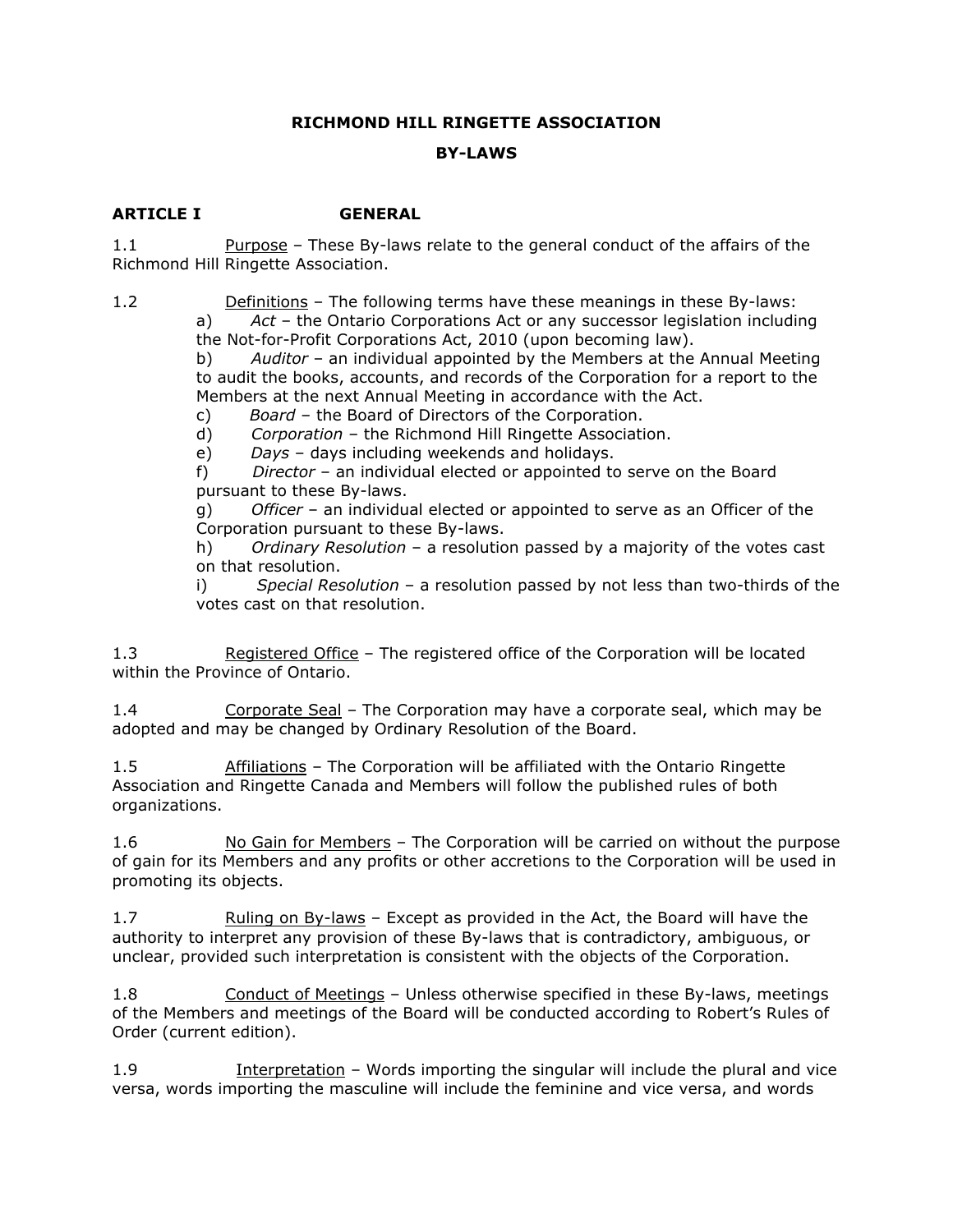importing persons will include bodies corporate. Words importing an organization name, title, or program will include any successor organizational name, title, or program.

# **ARTICLE II MEMBERSHIP**

2.1 Categories – The Corporation has the following categories of Member:

a) Individual Member – individuals who have agreed to abide by and adhere to the Corporation's By-laws, policies, procedures, and rules (or, if the individual is under the age of 18, who have had a parent or guardian agree to abide by the Corporation's By-laws, policies, procedures, and rules on behalf of the individual) including:

- i. Participants
- ii. Coaches
- iii. Officials
- iv. Other individuals approved by the Directors

#### **Admission and Renewal of Members**

2.2 Admission of Members – Any candidate will be admitted as a Member or renewed as a Member if:

> a) The candidate member makes an application for membership in a manner prescribed by the Corporation;

> b) The candidate member was at any time previously a Member, the candidate member was a Member in good standing at the time of ceasing to be a Member;

c) The candidate member has paid dues as prescribed by the Board;

d) The candidate member agrees to uphold and comply with the Corporation's governing documents;

e) The candidate member meets any other condition of membership as determined by the Board;

f) The candidate member has met the applicable definition listed in Section 2.1; and

g) The candidate member has been approved by Ordinary Resolution by the Board or by any committee or individual delegated this authority by the Board.

### **Membership Dues and Duration**

2.3 Year – Unless otherwise determined by the Board, the membership year of the Corporation will be May 1<sup>st</sup> to April 30<sup>th</sup>.

2.4 Dues – Membership dues will be determined annually by the Board.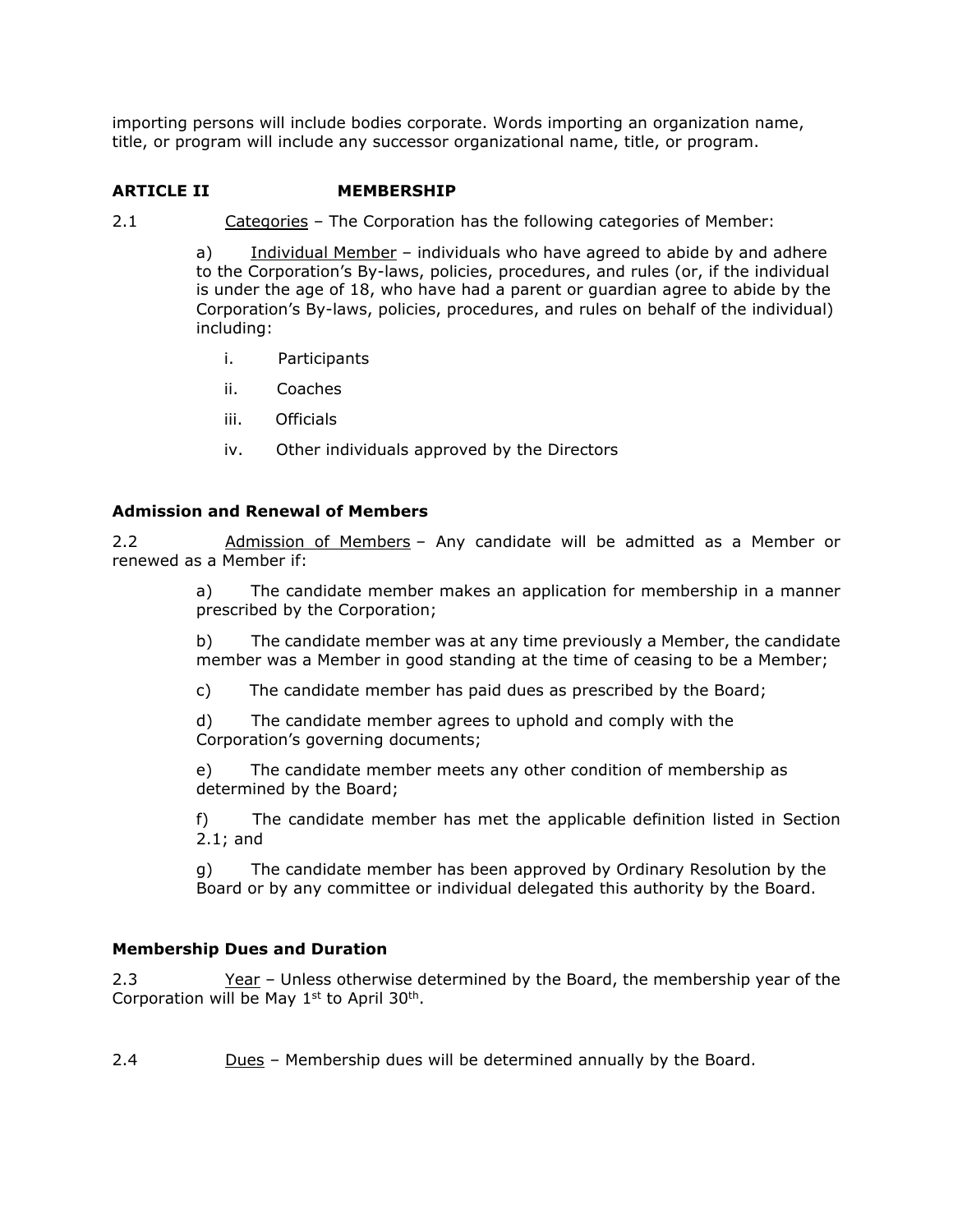2.5 Duration – Membership duration is accorded on an annual basis and Members will re-apply for membership annually.

2.6 **Deadline – Members will be notified in writing of the membership dues at any** time payable, and if the membership dues are not paid within sixty (60) days of the membership renewal date or notice of default, the Member in default will automatically cease to be a Member of the Corporation.

### **Transfer, Suspension, and Termination of Membership**

2.7 Transfer – Membership in the Corporation is non-transferable.

2.8 Suspension - A Member may be suspended, pending the outcome of a discipline hearing in accordance with the Corporation's policies related to discipline, or by Special Resolution of the Board at a meeting of the Board provided the Member has been given notice of and the opportunity to be heard at such meeting.

2.9 Termination – Membership in the Corporation will terminate immediately upon:

a) The expiration of the Member's annual membership, unless renewed in accordance with these By-laws;

b) The Member fails to maintain any of the qualifications or conditions of membership described in Section 2.1 of these By-laws;

- c) Resignation by the Member by giving written notice to the Corporation;
- d) Dissolution of the Corporation;

e) A decision made by a panel in accordance with the Corporation's applicable discipline policies;

f) The Member's death; or

g) By Ordinary Resolution of the Board or of the Members at a duly called meeting, provided fifteen (15) days notice is given and the Member is provided with reasons and the opportunity to be heard. Notice will set out the reasons for termination of membership and the Member receiving the notice will be entitled to submit a written submission opposing the termination.

2.10 May Not Resign – A Member may not resign from the Corporation when the Member is subject to disciplinary investigation or action by the Corporation.

2.11 Discipline – A Member may be disciplined in accordance with the Corporation's policies and procedures relating to the discipline of Members.

#### **Good Standing**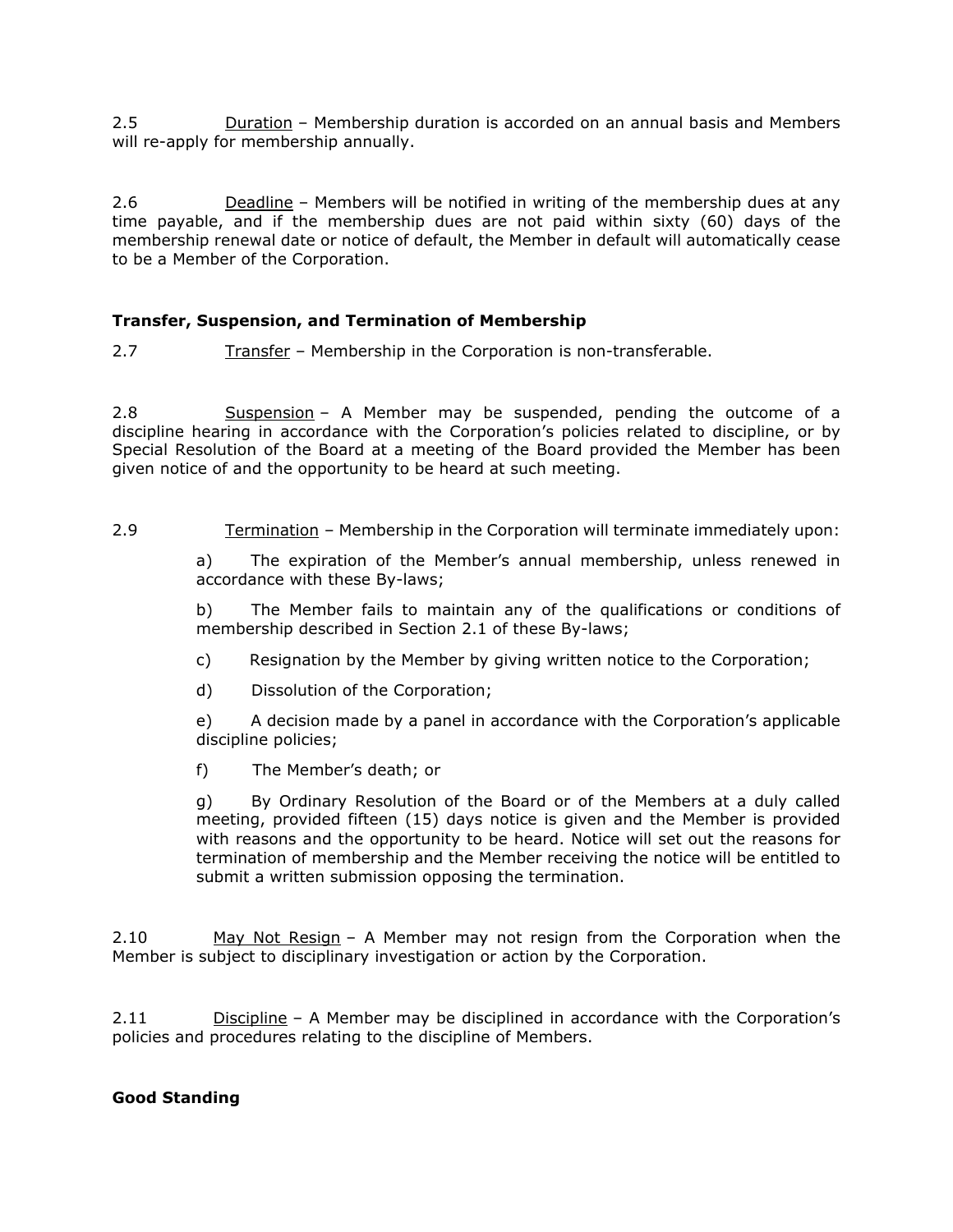- 2.12 Definition A Member will be in good standing provided that the Member:
	- a) Has not ceased to be a Member;

b) Has not been suspended or expelled from membership, or had other membership restrictions or sanctions imposed;

c) Has completed and remitted all documents as required by the Corporation;

d) Has complied with the By-laws, policies, and rules of the Corporation;

e) Is not subject to a disciplinary investigation or action by the Corporation, or if subject to disciplinary action previously, has fulfilled all terms and conditions of such disciplinary action to the satisfaction of the Board; and

f) Has paid all required membership dues.

2.13 Cease to be in Good Standing – Members that cease to be in good standing, as determined by the Board or a Disciplinary Panel, will not be entitled to vote at meetings of the Members or be entitled to the benefits and privileges of membership until such time as the Board is satisfied that the Member has met the definition of good standing.

# **ARTICLE III MEETINGS OF MEMBERS**

3.1 Annual Meeting – The Corporation will hold meetings of Members at such date, time and place as determined by the Board within the Province of Ontario. The Annual Meeting will be held within fifteen (15) months of the last Annual Meeting and within six (6) months of the Corporation's fiscal year end. Any Member, upon request, will be provided, not less than twenty-one (21) days before the annual meeting, with a copy of the approved financial statements.

3.2 Special Meeting – A Special Meeting of the Members may be called at any time by Ordinary Resolution of the Board or upon the written requisition of ten percent (10%) or more of the Members for any purpose connected with the affairs of the Corporation that does not fall within the exceptions listed in the Act or is otherwise inconsistent with the Act, within twenty-one (21) days from the date of the deposit of the requisition.

3.3 Participation/Holding by Electronic Means - Any person entitled to attend a meeting of Members may participate in the meeting by telephonic or electronic means that permit all participants to communicate adequately with each other during the meeting if the Corporation makes such means available. A person so participating in a meeting is deemed to be present at the meeting.

3.4 Notice – Written or electronic notice of the date of the Annual Meeting of the Members will be given to all Members in good standing, Directors, and the Auditor (if appointed) at least ten (10) days and not more than fifty (50) days prior to the date of the meeting. Notice will contain a reminder of the right to vote by proxy or by absentee ballot, a proposed agenda, reasonable information to permit Members to make informed decisions, nominations of Directors, and the text of any resolutions or amendments to be decided.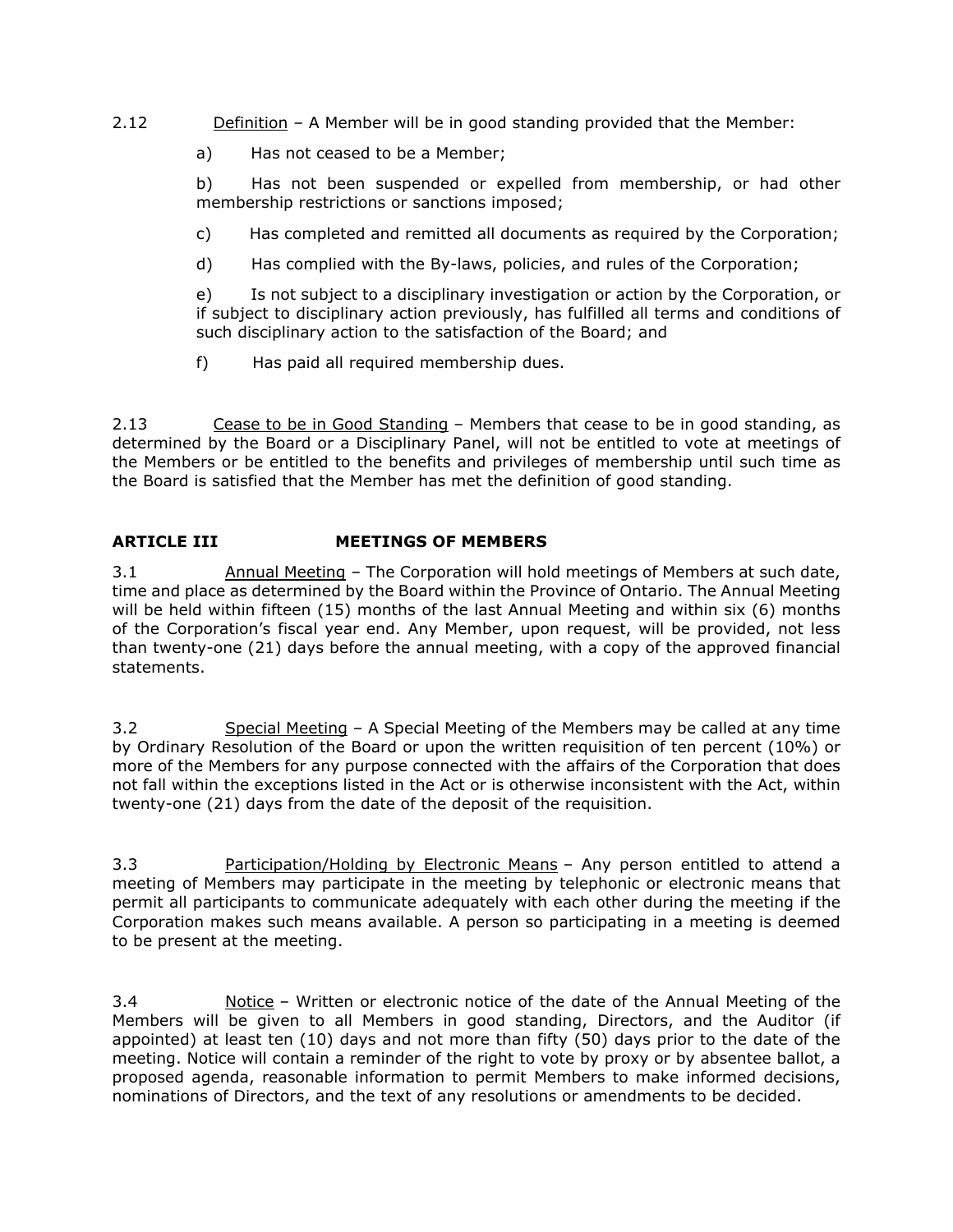3.5 Waiver of Notice – Any person who is entitled to notice of a meeting of the Members may waive notice, and attendance of the person at the meeting is a waiver of notice of the meeting, unless the person attends the meeting for the express purpose of objecting to the transaction of any business on the grounds that the meeting was not lawfully called in accordance with these By-laws.

3.6 **Error or Omission in Giving Notice – No error or omission in giving notice of** any meeting of the Members shall invalidate the meeting or make void any proceedings taken at the meeting.

3.7 New Business – No other item of business will be included in the notice of the meeting of the Members unless notice in writing of such other item of business, or a Member's proposal, has been submitted to the Board seven (7) days prior to the meeting of the Members in accordance with procedures as approved by the Board. Copies of all such proposals together with copies of any amendments thereto then proposed by the Board and copies of all resolutions put forward by the Board shall be sent to all Members with the agenda and the notice calling an Annual Meeting.

3.8 <u>Quorum</u> – Ten (10) Members present or by proxy will constitute a quorum. If a quorum is present at the opening of a meeting of the Members, the Members present may proceed with the business of the meeting, even if a quorum is not present throughout the meeting.

3.9 Closed Meetings – Meetings of Members will be closed to the public except by invitation of the Board.

3.10 Agenda - The agenda for the Annual Meeting may include:

- a) Call to order
- b) Establishment of quorum
- c) Approval of the agenda
- d) Approval of minutes of the previous Annual Meeting
- e) Presentation of reports
- f) Report of Auditors (if any)
- g) Appointment of Auditors (if any)
- h) Business as specified in the meeting notice
- i) Election of new Directors
- j) Adjournment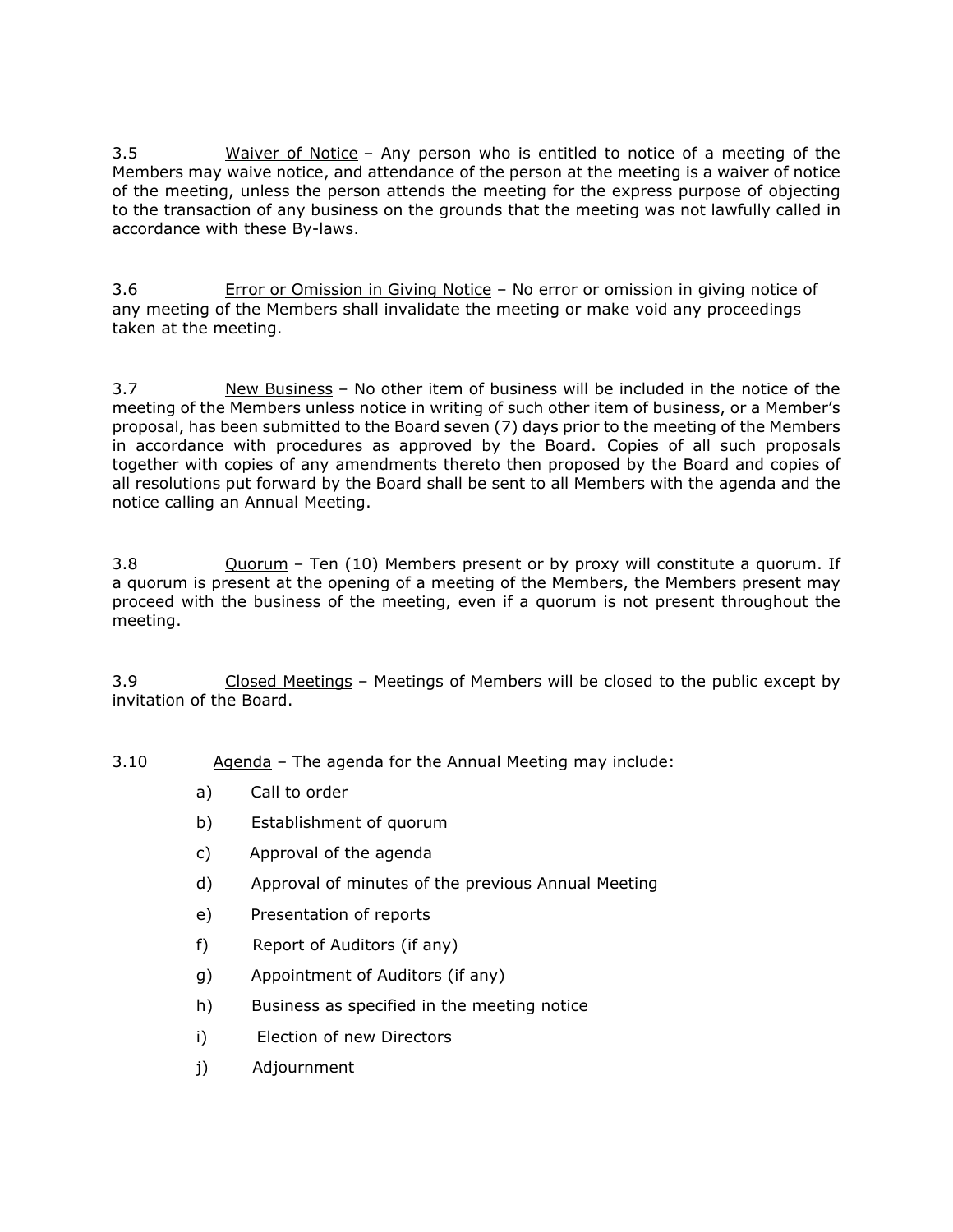3.11 Scrutineers – At the beginning of each meeting, the Board may appoint one or more scrutineers who will be responsible for ensuring that votes are properly cast and counted.

3.12 Attendance – The only persons entitled to attend a meeting of the Members are the Members, the parents or guardians of a Member if the Member is younger than 18 years old, the Directors, the auditors of the Corporation (or the person who has been appointed to conduct a review engagement, if any), individuals possessing a proxy on behalf of a Member, and others who are entitled or required under any provision of the Act or the articles to be present at the meeting. Any other person may be admitted only if invited by the Chair or with the majority consent of the Members present.

# **Voting at Meetings of Members**

3.13 Voting Rights - Members have the following voting rights at all meetings of the Members:

> a) Individual Members who are 18 years old or older may exercise one vote at all meetings of the Members. Individual Members who are younger than 18 years old may have one vote exercised at meetings of Members by a parent or guardian. For clarity, a parent or guardian with three children registered with the Corporation who are younger than 18 years old may exercise three votes. Also, two parents of the same child who is registered with the Corporation and who is younger than 18 years old may both attend a meeting of the Members but may only exercise one vote.

3.14 Multiple Role Members – A Member who has multiple roles with the Corporation (such as a Participant and Coach) may only exercise one vote regardless of how many roles that Member has with the Corporation.

3.15 Eligibility of Votes - The date determined by the Board will determine the list of Members who are eligible to vote at a meeting of the Members. The date will be no more than thirty (30) days prior to the meeting.

3.16 Proxy Voting – Every Member entitled to vote at a meeting of Members may, by means of a proxy, appoint a proxy holder, or one or more alternate proxy holders, to attend and vote on behalf of the Member. The proxy holder need not be a Member. A proxy must:

- a) Be signed by the Member;
- b) Be in a form that complies with the Act;
- c) Comply with the format stipulated by the Corporation; and

d) Be submitted to the Registered Office of the Corporation at least two (2) business days prior to the meeting of the Members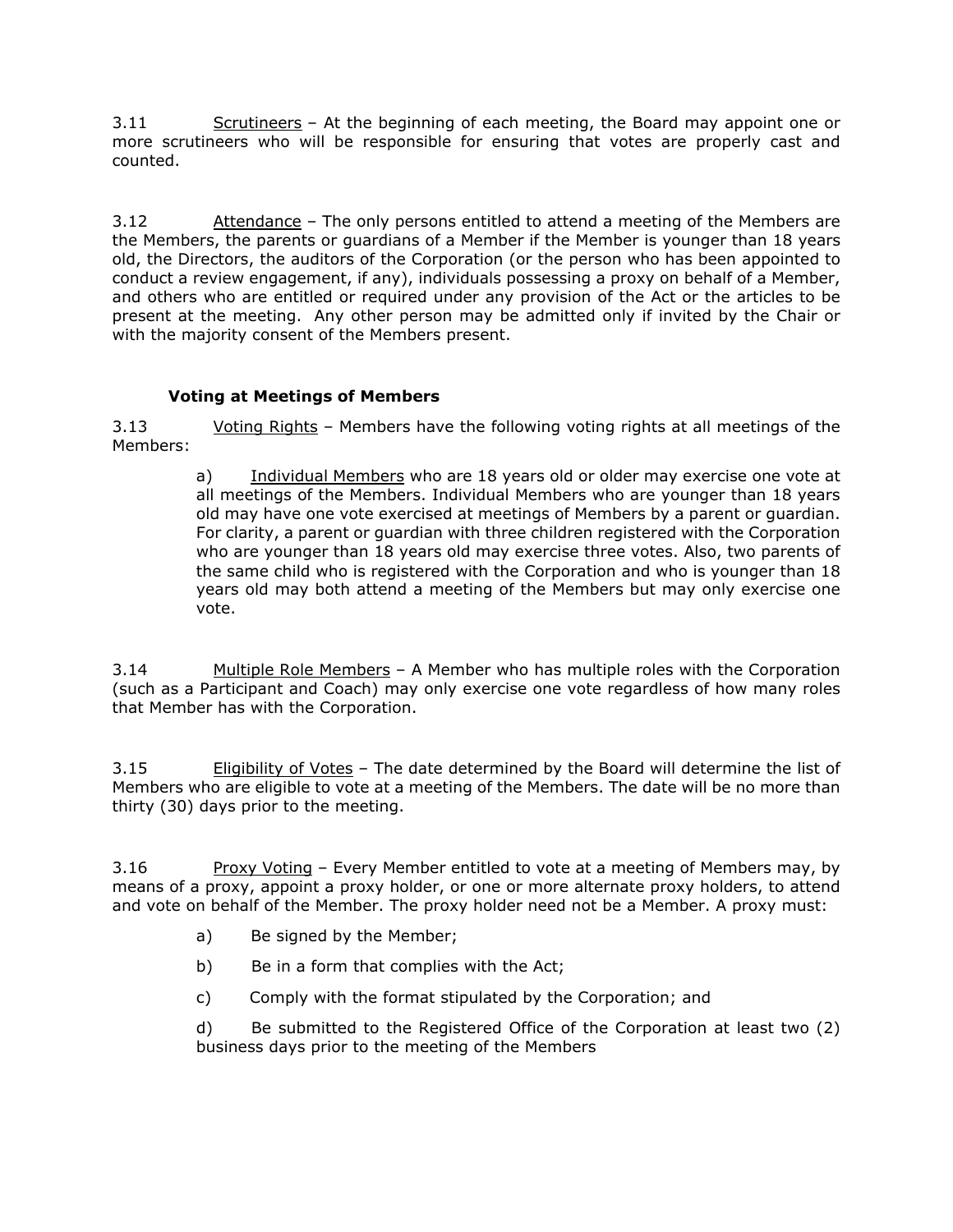3.17 Determination of Votes – Votes will be determined by a show of hands, orally, or electronic ballot, except in the case of elections which require a secret ballot, unless a secret or recorded ballot is requested by a Member.

3.18 Majority of Votes - Except as otherwise provided in these By-laws, the majority of votes will decide each issue. In the case of a tie, the issue is defeated.

3.19 Written Resolution - A resolution signed by all the Members entitled to vote on that resolution at a meeting of the Members is as valid as if it had been passed at a meeting of the Members.

#### **ARTICLE IV GOVERNANCE Composition of the Board**

4.1 Directors – The Board will consist of nine (9) Directors.

- 4.2 Composition of the Board The Board will consist of the following:
- a) President
- b) Vice President, Provincial
- c) Vice President, Regional
- d) Vice President, Development Programs
- e) Secretary
- f) Treasurer
- g) Tournament Chair
- h) Southern Region Representative
- i) Past President/Appointed Director-at-Large

#### **Eligibility of Directors**

#### 4.3 Eligibility – To be eligible for election as a Director, an individual must:

a) Be eighteen (18) years of age or older;

b) Not have been found under the *Substitute Decisions Act*, 1992 or under the *Mental Health Act* to be incapable of managing property;

c) Have the power under law to contract;

d) Have not been declared incapable by a court in Canada or in another country; and

e) Not have the status of bankrupt.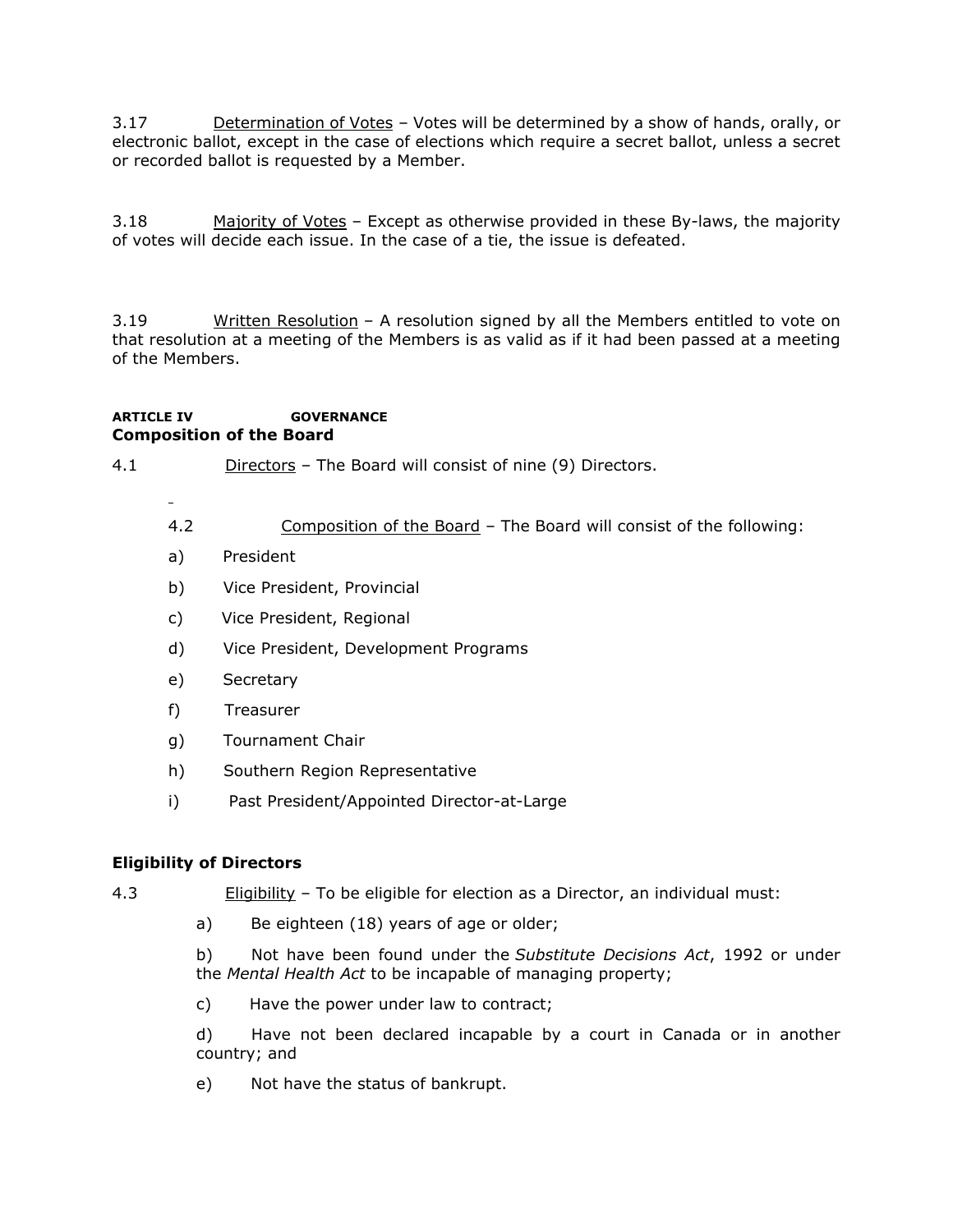### **Election of Directors**

4.4 Nominations Committee – The Board will appoint a Nominations Committee. The Nominations Committee will be responsible to solicit and receive nominations for the election of the Directors.

4.5 Nomination – Any nomination of an individual for election as a Director will:

a) Include the written consent of the nominee by signed or electronic signature;

b) Comply with the procedures established by the Nominations Committee; and

c) Be submitted to the Registered Office of the Corporation seven (7) days prior to the Annual Meeting. This timeline may be extended by Ordinary Resolution of the Board.

4.6 Nominations from the Floor – An individual may be nominated from the floor of the meeting of the Members in accordance with the Act.

4.7 Circulation of Nominations – Valid nominations will be circulated to Members at the Annual Meeting prior to the elections.

4.8 Election – Directors, other than the Past President, will be elected as follows:

a) The President, Secretary, Vice President, Regional, and Tournament Chair will be elected at alternate Annual Meetings to those listed in sub-section b.

b) The Vice President, Provincial, Treasurer, Vice President, Development Programs, and Southern Region Representative will be elected at alternate Annual Meetings to those listed in sub-section a.

4.9 Elections – Elections for each Director position will be decided by majority vote of the Members in accordance with the following:

a) One Valid Nomination – Winner declared by Ordinary Resolution.

b) Two or More Valid Nominations – The nominee(s) receiving the greatest number of votes and an Ordinary Resolution will be elected. In the case of a tie, the nominee receiving the fewest votes will be deleted from the list of nominees and a second vote will be conducted. If there continues to be a tie and more nominees than positions, the nominee receiving the fewest votes will be deleted from the list of nominees until there remains the appropriate number of nominees for the position(s) or until a winner is declared. If there continues to be a tie then the winner(s) will be declared by coin flip.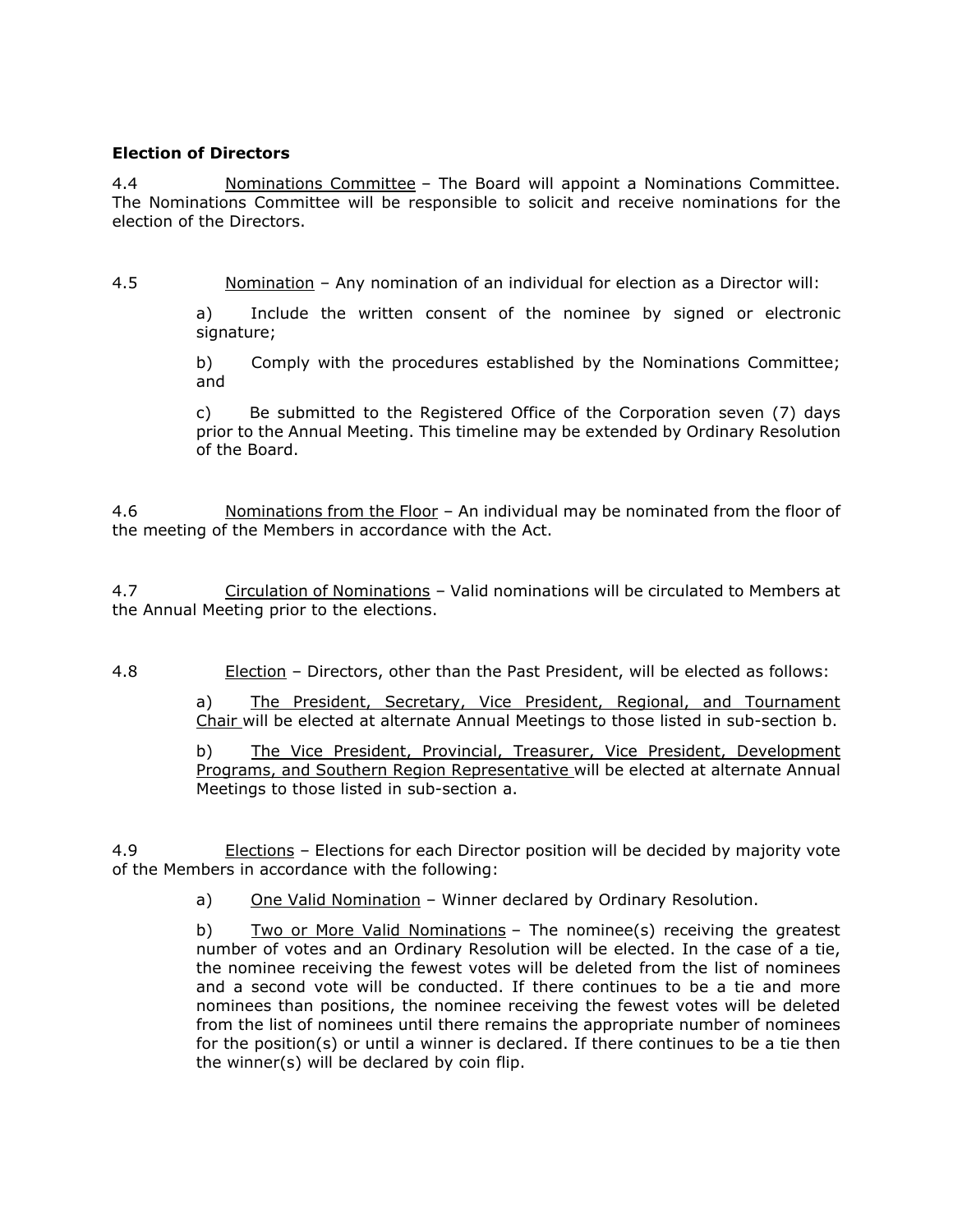4.10 Post-Election Eligibility - An elected Director who does not meet the eligibility requirements for election as Director will have sixty (60) days to become eligible for the position or will be removed as a Director of the Corporation.

4.11 Terms – Directors will serve terms of two (2) years and will hold office until they or their successors have been duly elected in accordance with these By-laws, unless they resign, or are removed from or vacate their office.

# **Past President/Appointed Director-at-Large**

4.12 Past President – The immediate Past President of the Corporation may be appointed into the position of Past President for a one year (1) year term provided that this individual is interested in serving in the position and has been approved by Ordinary Resolution of the Board. If the Past President position is not filled for any reason, the Board of Directors may by Ordinary Resolution appoint a Director-at-Large for a one (1) year term.

# **Resignation and Removal of Directors**

4.13 Resignation - A Director may resign from the Board at any time by presenting his or her notice of resignation to the Board. This resignation will become effective the date on which the notice is received by the Secretary or at the time specified in the notice, whichever is later. When a Director who is subject to a disciplinary investigation or action of the Corporation resigns, that Director will nonetheless be subject to any sanctions or consequences resulting from the disciplinary investigation or action.

# 4.14 Vacate Office – The office of any Director will be vacated automatically if:

a) The Director resigns;

b) The Director is found to be incapable of managing property by a court or under Ontario law;

c) The Director is found by a court to be of unsound mind;

d) The Director becomes bankrupt or suspends payment of debts or compounds with creditors or makes an authorized assignment in bankruptcy or is declared insolvent; or

e) The Director dies.

4.15 Removal – An elected Director may be removed by Ordinary Resolution of the Members at an Annual Meeting or Special Meeting provided the Director has been given reasonable written notice of, and the opportunity to be present and to be heard at, such a meeting.

#### **Filling a Vacancy on the Board**

4.16 Vacancy – Where the position of a Director becomes vacant for whatever reason and there is still a quorum of Directors, the Board may appoint a qualified individual to fill the vacancy for a term expiring not later than the close of the next Annual Meeting.

#### **Meetings of the Board**

4.17 Call of Meeting – A meeting of the Board will be held at any time and place as determined by the President, or by written requisition of at least two (2) Directors.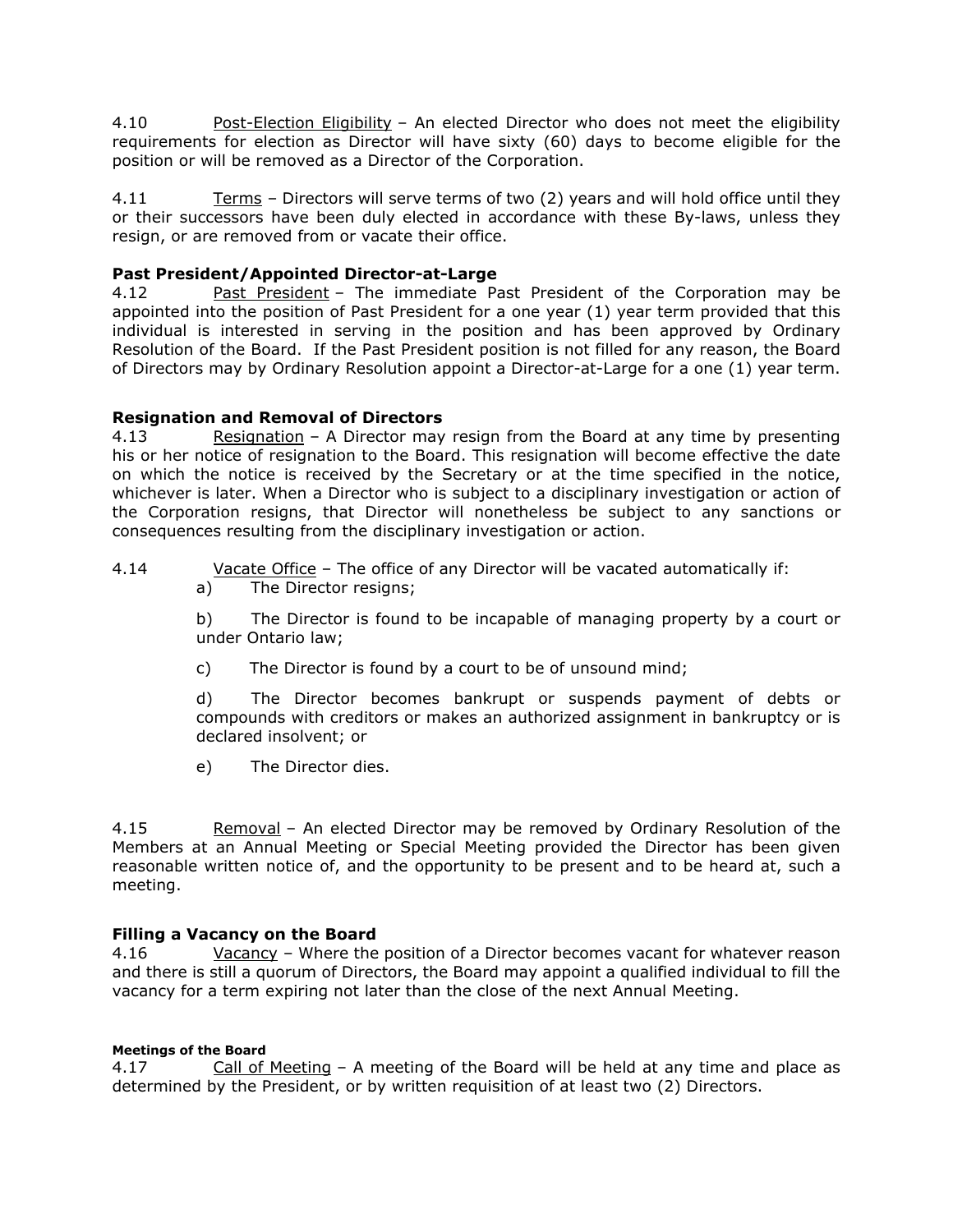4.18 Chair – The President will be the Chair of all meetings of the Board unless designated by the President. In the absence of the President, or if the meeting of the Board was not called by the President, the Vice-President – Provincial (or designate) will be the Chair of the meeting.

4.19 Notice – Written notice, served other than by mail, of meetings of the Board will be given to all Directors at least seven (7) days prior to the scheduled meeting. Notice served by mail will be sent at least fourteen (14) days prior to the meeting. No notice of a meeting of the Board is required if all Directors waive notice, or if those absent consent to the meeting being held in their absence. If a quorum of Directors is present, each newly elected or appointed Board may, without notice, hold its first meeting immediately following the Annual Meeting of the Corporation.

4.20 Board Meeting With New Directors – For a first meeting of the Board held immediately following the election of Directors at a meeting of the Members, or for a meeting of the Board at which a Director is appointed to fill a vacancy on the Board, it is not necessary to give notice of the meeting to the newly elected or appointed Director(s).

4.21 Number of Meetings - The Board will hold at least four (4) meetings per year.

4.22 Quorum – At any meeting of the Board, quorum will be a majority of Directors holding office and the presence of the President or Vice President, Provincial.

4.23 Voting – Each Director is entitled to one vote. Voting will be by a show of hands, written, or orally unless a majority of Directors present request a secret ballot. Resolutions will be passed upon a majority of the votes being in favour of the resolution. In the event of a tie, the Chair of the meeting shall vote a second time to decide the issue.

4.24 No Alternate Directors – No person shall act for an absent Director at a meeting of directors.

4.25 Written Resolutions – A resolution in writing signed by all the Directors is as valid as if it had been passed at a meeting of the Board.

4.26 Closed Meetings – Meetings of the Board will be closed to Members and the public except by invitation of the Board.

4.27 Meetings by Telecommunications – A meeting of the Board may be held by telephone conference call or by means of other telecommunications technology. Directors who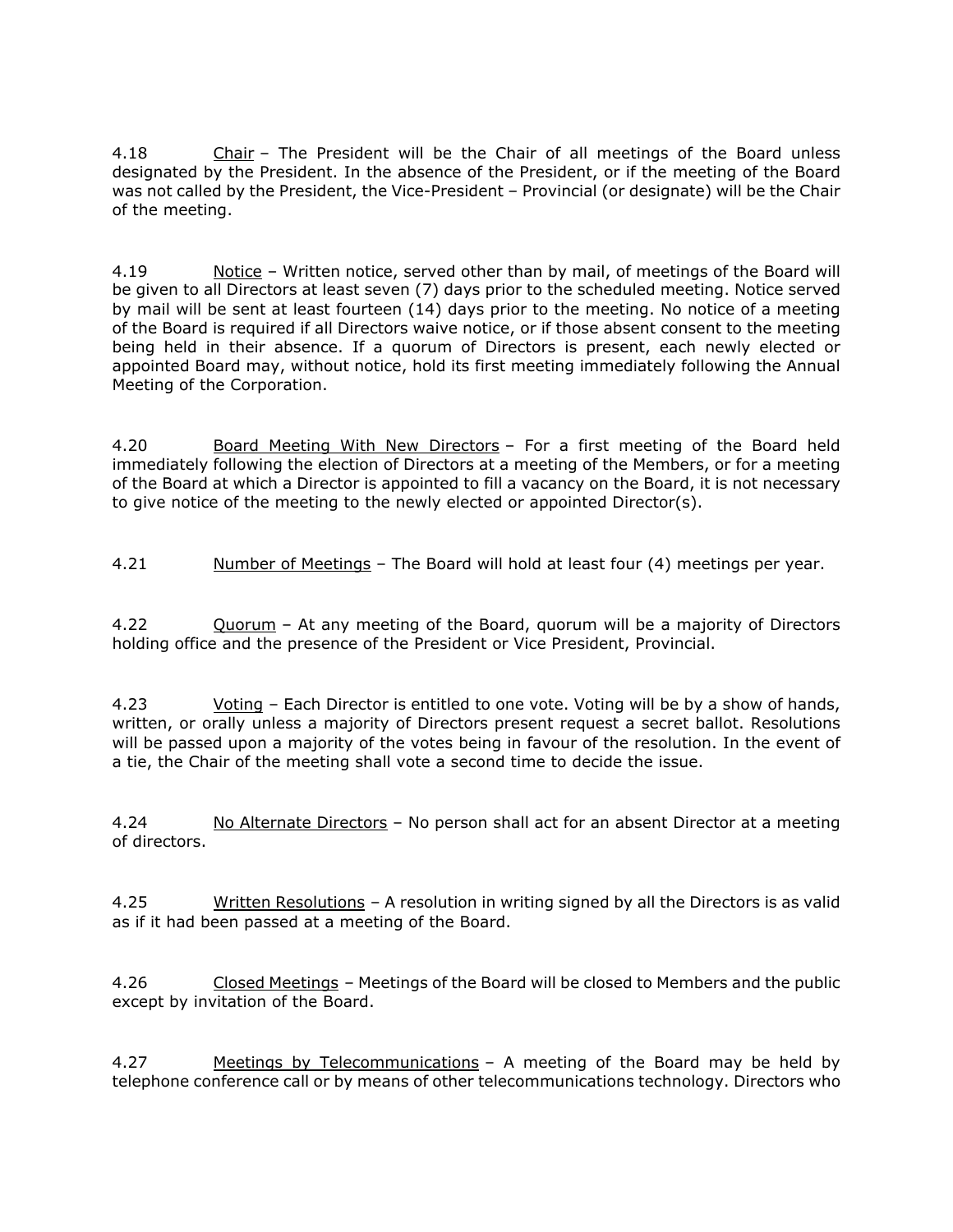participate in a meeting by telecommunications technology are considered to have attended the meeting.

#### **Duties of Directors**

4.28 Standard of Care – Every Director will:

a) Act honestly and in good faith with a view to the best interests of the Corporation; and

b) Exercise the care, diligence and skill that a reasonably prudent person would exercise in comparable circumstances.

#### **Powers of the Board**

4.29 Powers of the Corporation – Except as otherwise provided in the Act or these Bylaws, the Board has the powers of the Corporation and may delegate any of its powers, duties, and functions.

4.30 Empowered – The Board is empowered, including but not limited to:

a) Make policies and procedures or manage the affairs of the Corporation in accordance with the Act and these By-laws;

b) Make policies and procedures relating to the discipline of Members and parents/guardians of Members (if the Member is younger than 18 years old), and have the authority to discipline these individuals in accordance with such policies and procedures;

c) Make policies and procedures relating to the management of disputes within the Corporation and deal with disputes in accordance with such policies and procedures;

d) Employ or engage under contract such persons as it deems necessary to carry out the work of the Corporation;

e) Determine registration procedures, recommend membership dues, and determine other registration requirements;

f) Enable the Corporation to receive donations and benefits for the purpose of furthering the objects and purposes of the Corporation;

g) Make expenditures for the purpose of furthering the objects and purposes of the Corporation;

h) Borrow money upon the credit of the Corporation as it deems necessary in accordance with these By-laws; and

i) Perform any other duties from time to time as may be in the best interests of the Corporation.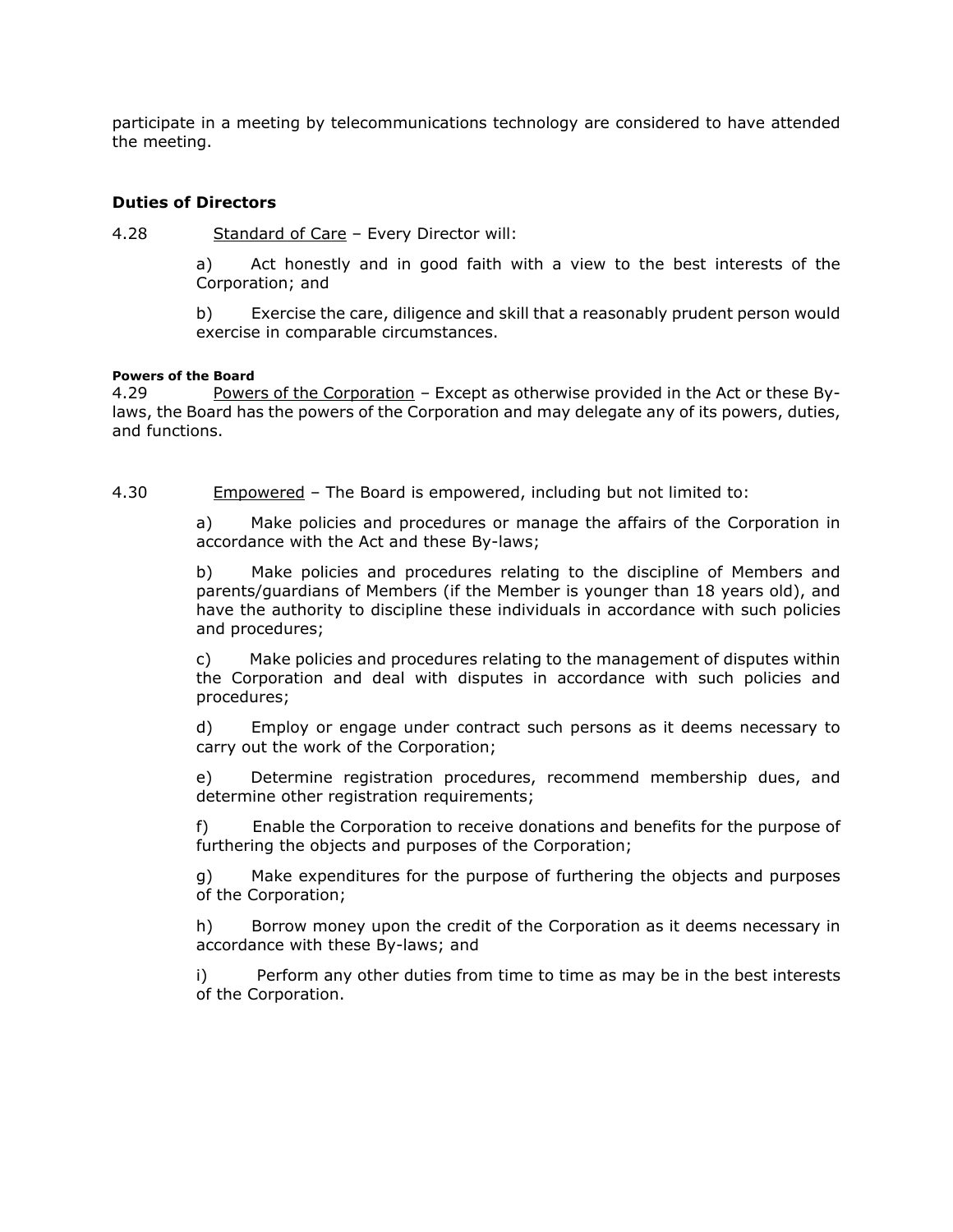# **ARTICLE V OFFICERS**

5.1 Composition – The Officers will be comprised of the President, Vice President – Provincial, Vice President – Regional, Vice President – Development Programs, Secretary, and Treasurer.

- 5.2 Duties The duties of Officers are as follows:
	- a) The President will be the chair of the Board, will preside at the Annual and Special Meetings of the Corporation and at meetings of the Board unless otherwise designated, will oversee and supervise office staff, will be the official spokesperson of the Corporation, and will perform such other duties as may from time to time be established by the Board.

b) The Vice President – Provincial will oversee RHRA's provincial teams including coach selection, team formation, scheduling, tournament assignments, releases, issue management, and other items; and will serve as the CORL representative.

c) The Vice President – Regional will oversee the regional teams including coach selection, team formation, scheduling, tournament selection and seeding, issue management, and other items; and will serve as the OCRRL representative.

d) The Vice President - Development Programs will oversee the development programs including supporting the Come-Try-Ringette event, working with the development program coordinator on the on-ice programs, issue management, recruiting new parent volunteers, ensuring progress reports are completed and distributed, and working with the program administrator and equipment manager to help manage the equipment lending programs.

e) The Secretary will be responsible for the documentation of all amendments to the Corporation's By-laws, will ensure that all official documents and records of the Corporation are properly kept, cause to be recorded the minutes of all meetings, will prepare and submit to each Meeting of the Members and other meetings a report of all activities since the previous Meeting of the Members or other meetings, will give due notice to all Members of the Meeting of the Members of the Corporation, and will perform such other duties as may from time to time be established by the Board.

f) The Treasurer will, subject to the powers and duties of the Board, keep proper accounting records as required by the Act, will cause to be deposited all monies received by the Corporation in the Corporation's bank account, will supervise the management and the disbursement of funds of the Corporation, when required will provide the Board with an account of financial transactions and the financial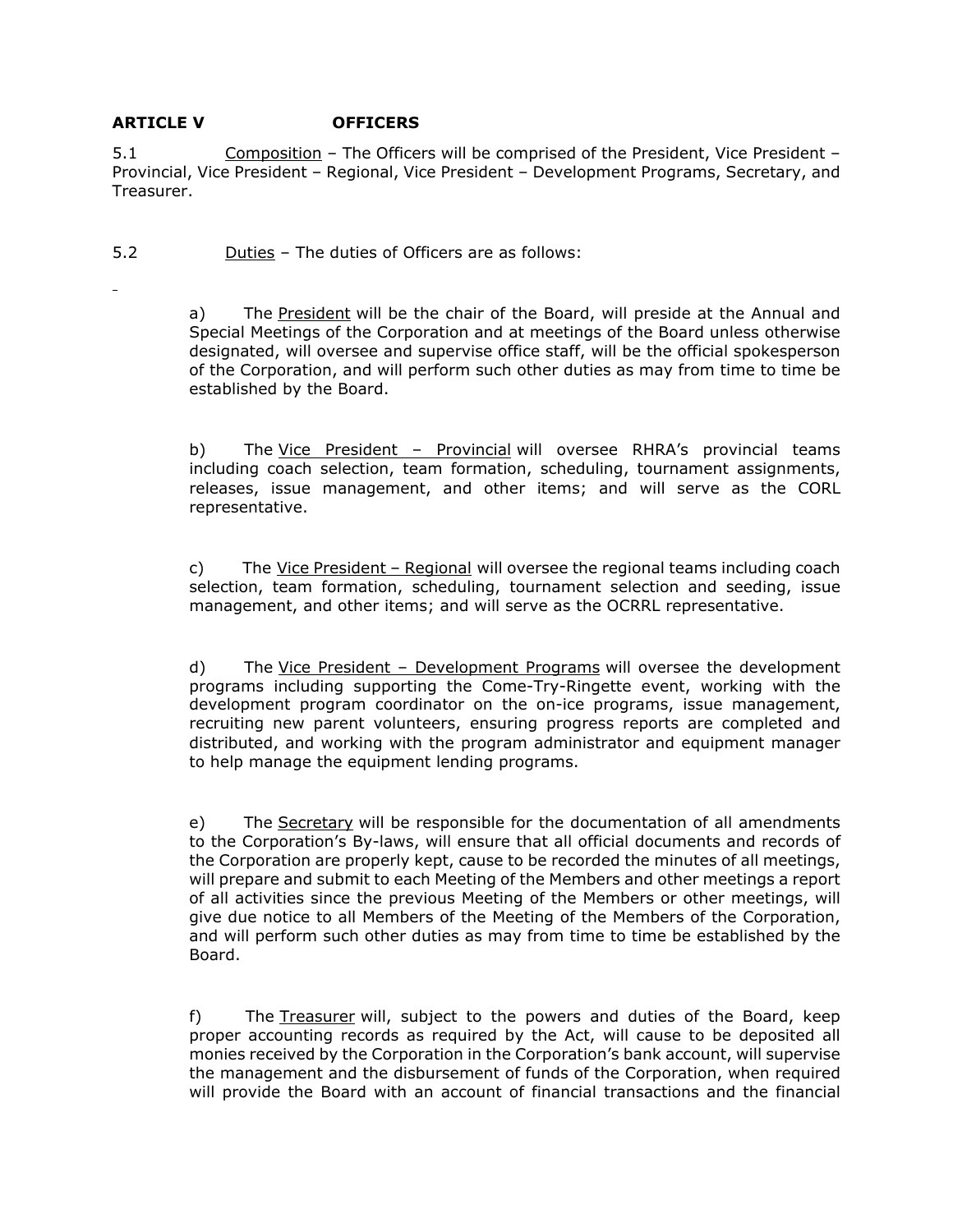position of the Corporation, will prepare annual budgets, and will perform such other duties as may from time to time be established by the Board.

5.3 **Delegation of Duties - At the discretion of the Officer and with approval by** Ordinary Resolution of the Board, any Officer may delegate any duties of that office to appropriate staff or committee of the Corporation, or to another Director.

5.4 Removal – An Officer may be removed by Ordinary Resolution at a meeting of the Board or of the Members, provided the Officer has been given notice of and the opportunity to be present and to be heard at the meeting where such Ordinary Resolution is put to a vote. If the Officer is removed by the Members, his or her position as a Director (if applicable) will automatically and simultaneously be terminated.

5.5 Vacancy – Where the position of an Officer, excluding the President, becomes vacant for whatever reason and there is still a quorum of Directors, the Board may, by Ordinary Resolution, appoint a qualified individual to fill the vacancy for the remainder of the vacant position's term of office. If the President position becomes vacant, the Vice-President shall become President and the Board may appoint a replacement for the position of Vice-President from among the Directors.

5.6 Other Officers – The Board may determine other Officer positions and appoint individuals to fill those positions. Other Officers need not be Directors.

### **ARTICLE VI COMMITTEES Committees**

6.1 Appointment of Committees – The Board may appoint such committees as it deems necessary for managing the affairs of the Corporation and may appoint members of committees or provide for the election of members of committees, may prescribe the duties and terms of reference of committees, and may delegate to any committee any of its powers, duties, and functions.

6.2 Vacancy – When a vacancy occurs on any Committee, the Board may appoint a qualified individual to fill the vacancy for the remainder of the Committee's term.

- 6.3 President Ex-officio The President will be an ex-officio non-voting member of all Committees of the Corporation.
- 

6.4 Removal – The Board may remove any member of any Committee.

6.5 Debts – No Committee will have the authority to incur debts in the name of the Corporation.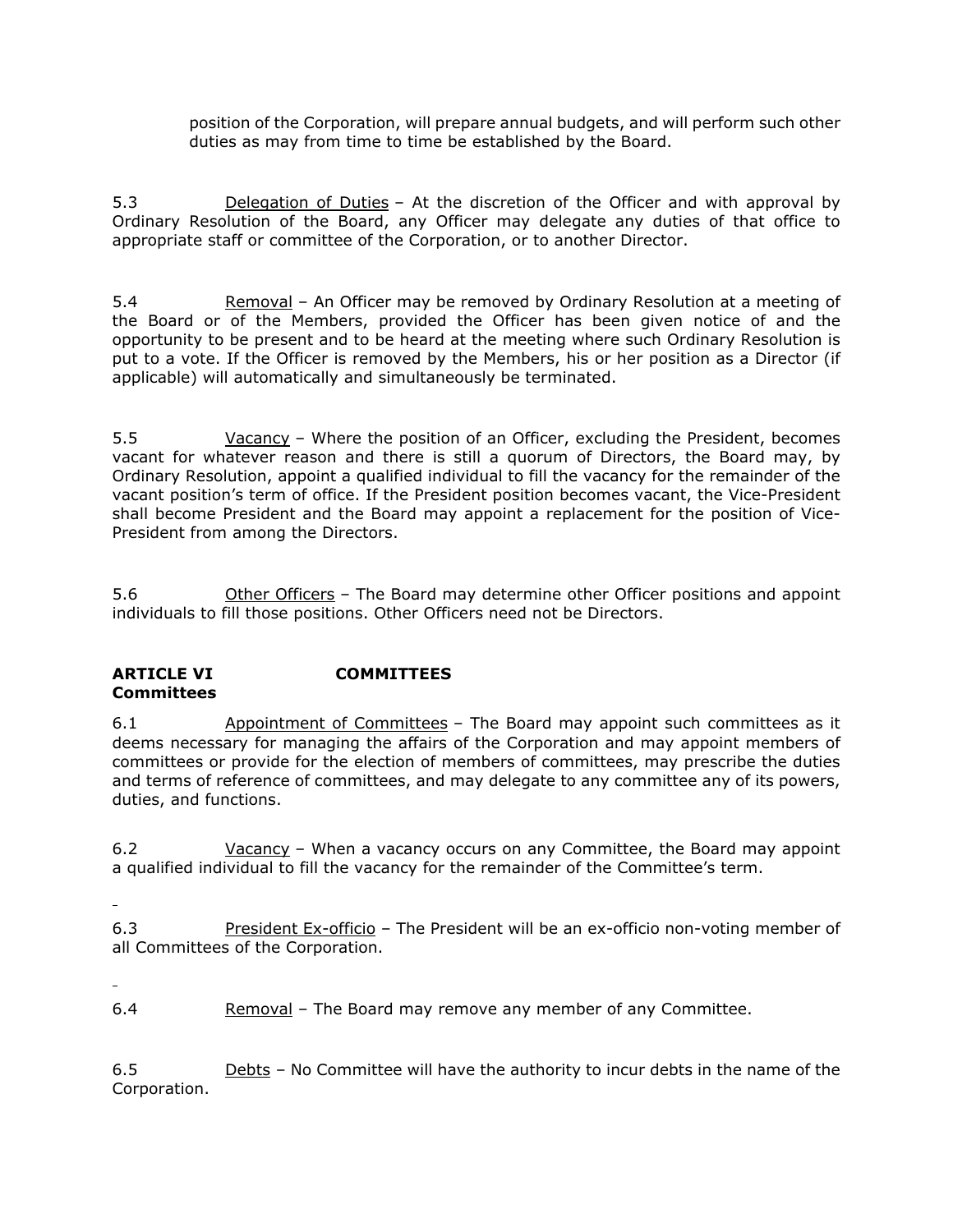# **ARTICLE VII FINANCE AND MANAGEMENT**

7.1 Fiscal Year – Unless otherwise determined by the Board, the fiscal year of the Corporation will be May  $1<sup>st</sup>$  – April 30<sup>th</sup>.

7.2 Bank – The banking business of the Corporation will be conducted at such financial institution as the Board may determine.

7.3 Auditor – The Members may at each Annual Meeting appoint an Auditor (as defined under the Public Accounting Act, 2004, as amended) to audit or conduct a review engagement of the accounts of the Corporation in accordance with the Act. The Auditor will hold office until the next Annual Meeting provided that the Directors may fill any vacancy in the office of Auditor. The remuneration of the Auditor shall be fixed by the Board of Directors.

7.4 Dispensing with Audits or Review Engagements – Should the Corporation meet the requirement set out in the Act for dispensing with audits or review engagements, the Members of the Corporation may pass an extraordinary resolution to not appoint an auditor and to not have an audit or review engagement in respect of the Corporation's financial year.

7.5 Annual Financial Statements - The Directors will approve financial statements (evidenced by signature of one or more Directors) of the Corporation of the last fiscal year of the Corporation but not more than six (6) months before the Annual Meeting and present the approved financial statements before the Members at every Annual Meeting. A copy of the Annual Financial Statements will be provided to any Member requesting a copy of the Financial Statements not less than twenty-one (21) days before the Annual Meeting.

7.6 Books and Records - The necessary books and records of the Corporation required by these By-laws or by applicable law will be necessarily and properly kept. The books and records include, but are not limited to:

- a) The Corporation's articles and By-laws;
- b) The minutes of meetings of the Members and of any committee of Members;
- c) The resolutions of the Members and of any committee of Members;
- d) The minutes of meetings of the Directors or any committee of Directors;
- e) The resolutions of the Directors and of any committee of Directors;
- f) A register of Directors;
- g) A register of Officers;
- h) A register of Members; and

i) Account records adequate to enable the Directors to ascertain the financial position of the Corporation on a quarterly basis.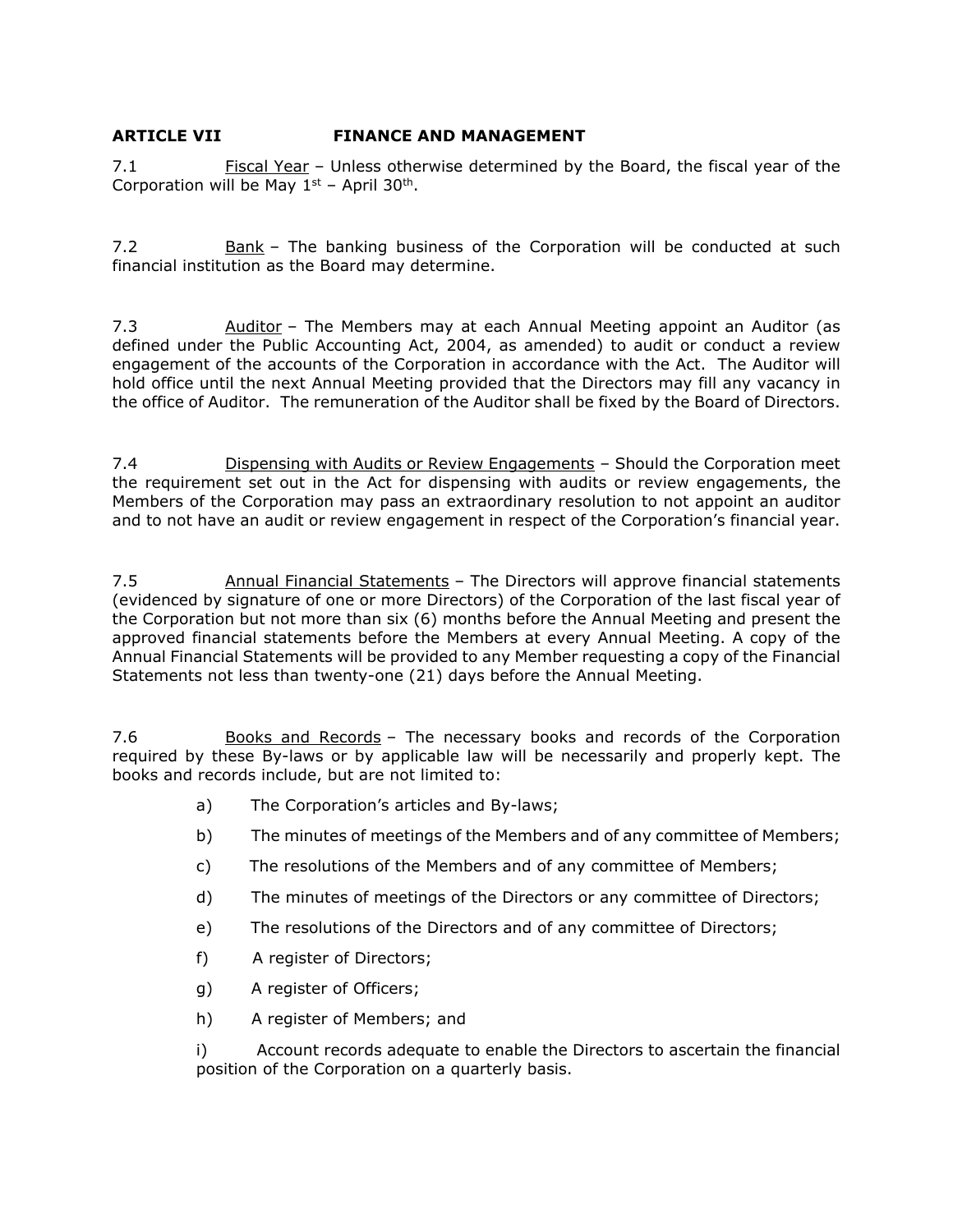7.7 Signing Authority – Contracts, agreements, deeds, leases, mortgages, charges, conveyances, transfers and assignments of property, leases and discharges for the payment of money or other obligations, conveyances, transfers and assignments of shares, stocks, bonds, debentures, or other securities, agencies, powers of attorney, instruments of proxy, voting certificates, returns, documents, reports, or any other instruments in writing to be executed by the Corporation will be executed by at least two (2) of the Officers or other individuals, as designated by the Board. In addition, the Board may direct a manner in which the person or persons by whom any particular instrument or class of instruments may or will be signed.

7.8 Property – The Corporation may acquire, lease, sell, or otherwise dispose of securities, lands, buildings, or other property, or any right or interest therein, for such consideration and upon such terms and conditions as the Board may determine.

7.9 Borrowing – The Board may from time to time:

a) Borrow money on the credit of the Corporation;

b) Issue, reissue, sell or pledge debt obligations including bonds, debentures, debenture stock, notes or other like liabilities (whether secured or unsecured) of the Corporation;

c) Give a guarantee on behalf of the Corporation to secure performance of an obligation of any person; and

d) Charge, mortgage, hypothecate, or pledge all or any currently owned or subsequently acquired real or personal, moveable or immovable property of the Corporation, including book debts, rights, powers, franchises and undertakings, to secure any debt or liability of the Corporation.

7.10 Borrowing Restriction – The Members may, by Special Resolution, restrict the borrowing powers of the Board but a restriction so imposed expires at the next Annual Meeting.

# **Remuneration**

7.11 No Remuneration – All Directors, Officers and members of Committees will serve their term of office without remuneration (unless approved by at a meeting of Members) except for reimbursement of expenses as approved by the Board. This section does not preclude a Director or member of a Committee from providing goods or services to the Corporation under contract or for purchase. Any Director or member of a Committee will disclose the conflict/potential conflict in accordance with these By-laws.

# **Conflict of Interest**

7.12 Conflict of Interest – A Director, Officer or member of a Committee who has an interest, or who may be perceived as having an interest, in a proposed contract or transaction with the Corporation will disclose fully and promptly the nature and extent of such interest to the Board or Committee, as the case may be, will refrain from voting or speaking in debate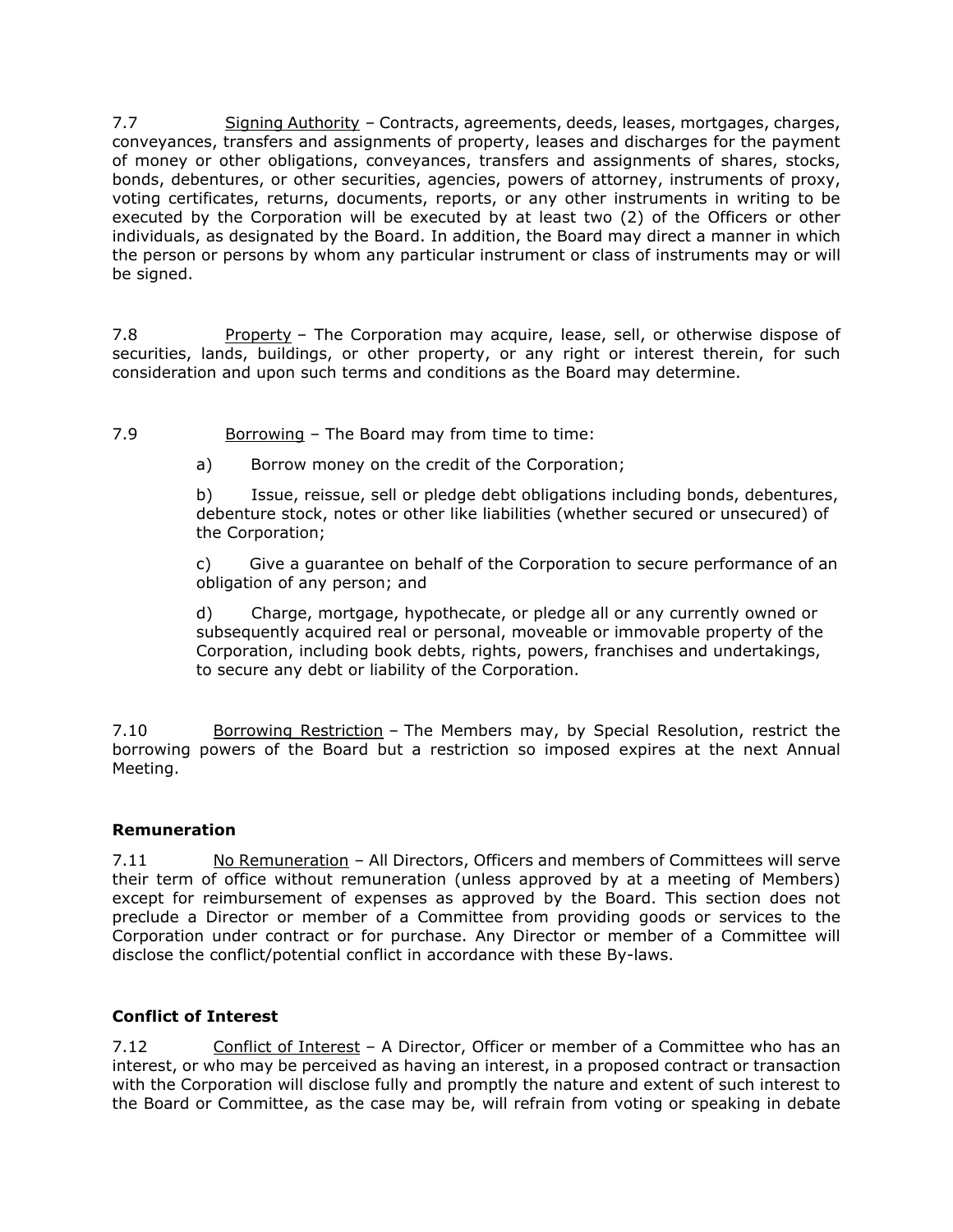on such contract or transaction, will refrain from influencing the decision on such contract or transaction, and will otherwise comply with the requirements of the Act regarding conflict of interest.

### **ARTICLE VIII AMENDMENT OF BY-LAWS**

8.1 Voting – These By-laws may only be amended, revised, repealed or added to by a Special Resolution of the voting Members present at a meeting duly called to amend, revise or repeal these Bylaws. Upon affirmative vote, any amendments, revisions, addition or deletions will be effective immediately.

8.2 Effective Date – By-laws amendments are effective from the date of the resolution of the Directors unless rejected or amended by the voting Members at a meeting of the Members.

### **ARTICLE IX NOTICE**

9.1 Written Notice – In these By-laws, written notice will mean notice which is hand-delivered or provided by mail, fax, electronic mail or courier to the address of record of the individual, Director, Officer, or Member, as applicable.

9.2 Date of Notice – Date of notice will be the date on which receipt of the notice is confirmed verbally where the notice is hand-delivered, electronically where the notice is faxed or emailed, or in writing where the notice is couriered, or in the case of notice that is provided by mail, five (5) days after the date the mail is post-marked

9.3 Error in Notice – The accidental omission to give notice of a meeting of the Board or of the Members, the failure of any Director or Member to receive notice, or an error in any notice which does not affect its substance will not invalidate any action taken at the Meeting.

#### **ARTICLE X DISSOLUTION**

10.1 Dissolution – The Corporation may be dissolved in accordance with the Act and Section 10.2.

10.2 Charity – The Corporation will distribute its assets and property held or acquired from the proceeds of licensed lottery events (i.e. lottery trust accounts or property purchased with lottery proceeds) to charitable organizations that are eligible to receive lottery proceeds in Ontario in accordance with the applicable policies of the Alcohol and Gaming Commission of Ontario.